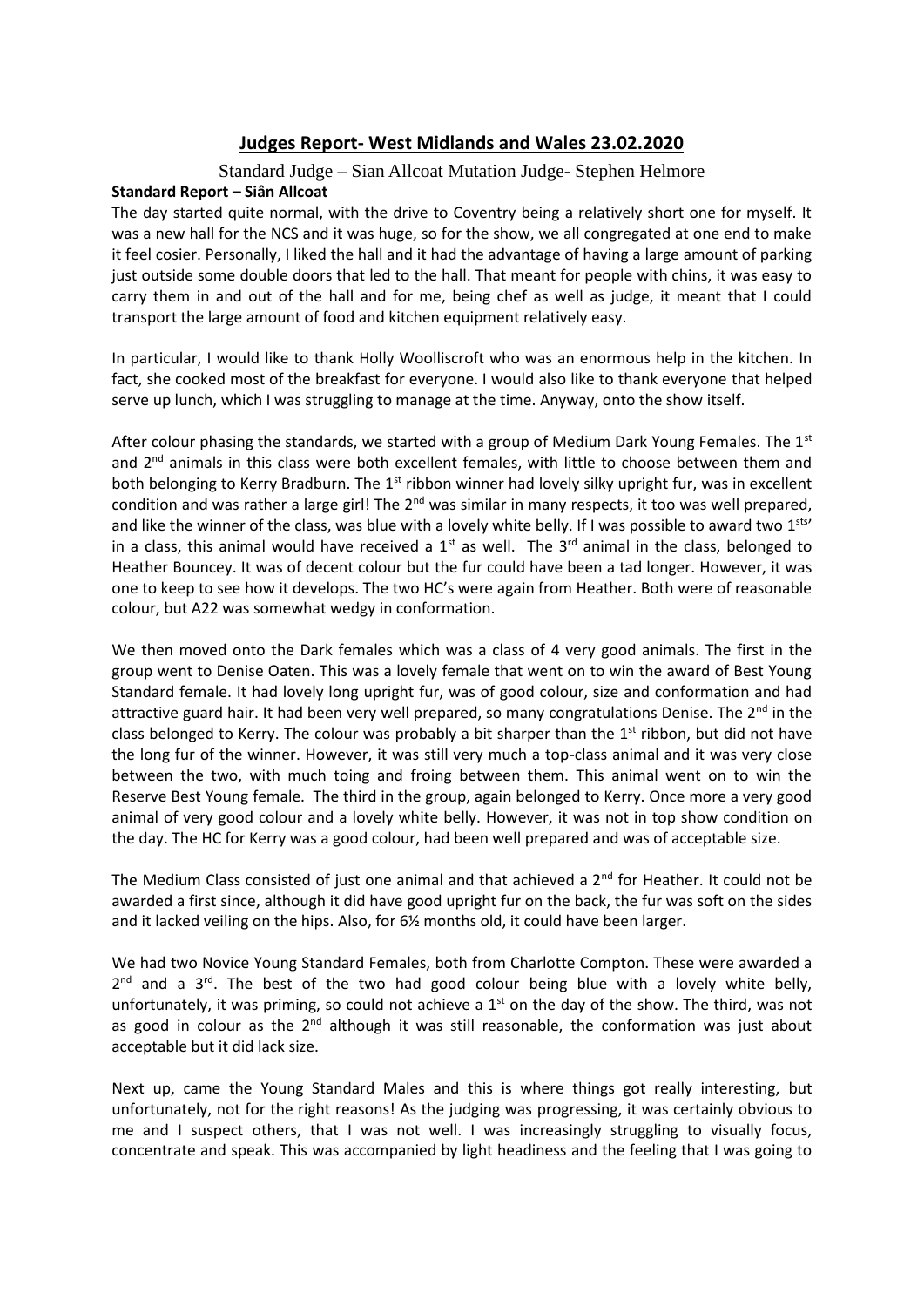faint. However, carry on I did and although as a result of this, my judges notes are somewhat sketchy, hopefully, they are reasonably accurate!

We started with the class of Darks with three entries, the  $1<sup>st</sup>$  and  $2<sup>nd</sup>$  being awarded to Kerry and the 3<sup>rd</sup> to Andrew Lee. The 1<sup>st</sup> was a lovely chin having excellent size and conformation with good colour and a lovely fur type. The  $2^{nd}$  male was also a nice animal of good colour, but did not have the size nor conformation of the  $1^{st}$  ribbon winner. Sadly, the  $3^{rd}$  animal was not in show condition, the fur was choppy and it was somewhat down in colour.

The Medium Dark class had just one animal but this achieved a worthy  $1<sup>st</sup>$  for Denise. It was a wellprepared, blue animal with a lovely fur type. There was also 1 Medium Young Male which belonged to Stephen Helmore. This could only be awarded a HC, mainly because it was out of condition and the fur was breaking on the hips, it was also rather "wedgy" in shape.

The Extra Dark class gave us not only the Best Young Standard male and Reserve Best Young Standard male; but these two animals went all the way to become GSC and RGSC. Both were exceptional males and it was a close call on the day between the two. The 1<sup>st</sup> and eventual GSC had a beautiful fur type being silky and dense, it was very blue with a lovely white belly. As I said, there was little between the 1<sup>st</sup> and 2<sup>nd</sup>, the 2<sup>nd</sup> being another exceptional animal with an attractive colour and lovely silky fur. Both deserved their positions in the final results and, as myself and Stephen judged for Best in show and Reserve Best in Show, little discussion was needed between us and it was a fairly straight forward decision. As Stephen said, they were two cracking standards. Congratulations Kerry! The HC from Andrew in the Extra Dark class was not in the best condition and its conformation was heading towards being wedgy.

Unfortunately, there now had to be short breaks during the judging for me to sit and try to "recover". Despite this, it was agreed that I should take my time and plough on and at least finish judging the remaining standard animals; of which there was 7 Adult Females and 7 Adult Males. The Medium Dark class of 4, produced the Best and Reserve Best Adult Standard Females. The  $1<sup>st</sup>$ , once more for Kerry, was an exceptionally big and blocky female that had lovely blue silky fur. A worthy winner of the group, who was not only awarded the Best Adult Female, but also the Best Adult Standard. The  $2^{nd}$  animal in this class belonged to Heather, it was a very good female but was somewhat out of condition. However, it was still good enough to get Reserve in the Adult Female group so well-done Heather. The  $3<sup>rd</sup>$  from Denise, was also a good animal but suffered from not being in top condition and the fur was somewhat open on the hips. The HC from Stephen was not in the best condition while being somewhat on the small size and rather wedgy in shape.

The two animals in the Dark colour phase, produced a  $1<sup>st</sup>$  and  $2<sup>nd</sup>$  for Denise and Kerry (in that order); while Hannah received a HC in the Medium colour phase. Both Kerry's and Denise's females were very good chins, both were large and blocky and of good colour, both being blue with lovely white bellies. On the day, Denise's chin just pipped 1<sup>st</sup> place in this class ahead of Kerry's. Unfortunately, the HC in the Medium class was somewhat down in colour and therefore, could not achieve a higher award.

Next up was the Adult Standard Males, with 5 in the Dark class and 2 in the Extra Dark. Of the 5 Dark Adult males, 3 awards were given with a  $1<sup>st</sup>$ ,  $2<sup>nd</sup>$  and  $3<sup>rd</sup>$  going to Kerry. The winner in the group had the best colour in the class, being very blue. It had good size and conformation and a lovely fur type. This chin deservedly walked away with the titles of Best Adult Standard Male and Reserve Best Adult Standard in the show. The  $2^{nd}$  animal was equal to the  $1^{st}$  in many of the qualities we judge for, but was not quite as blue as the winner. The 3<sup>rd</sup> ribbon winner was of decent size, conformation and colour, but the fur was quite soft and did not always bounce back.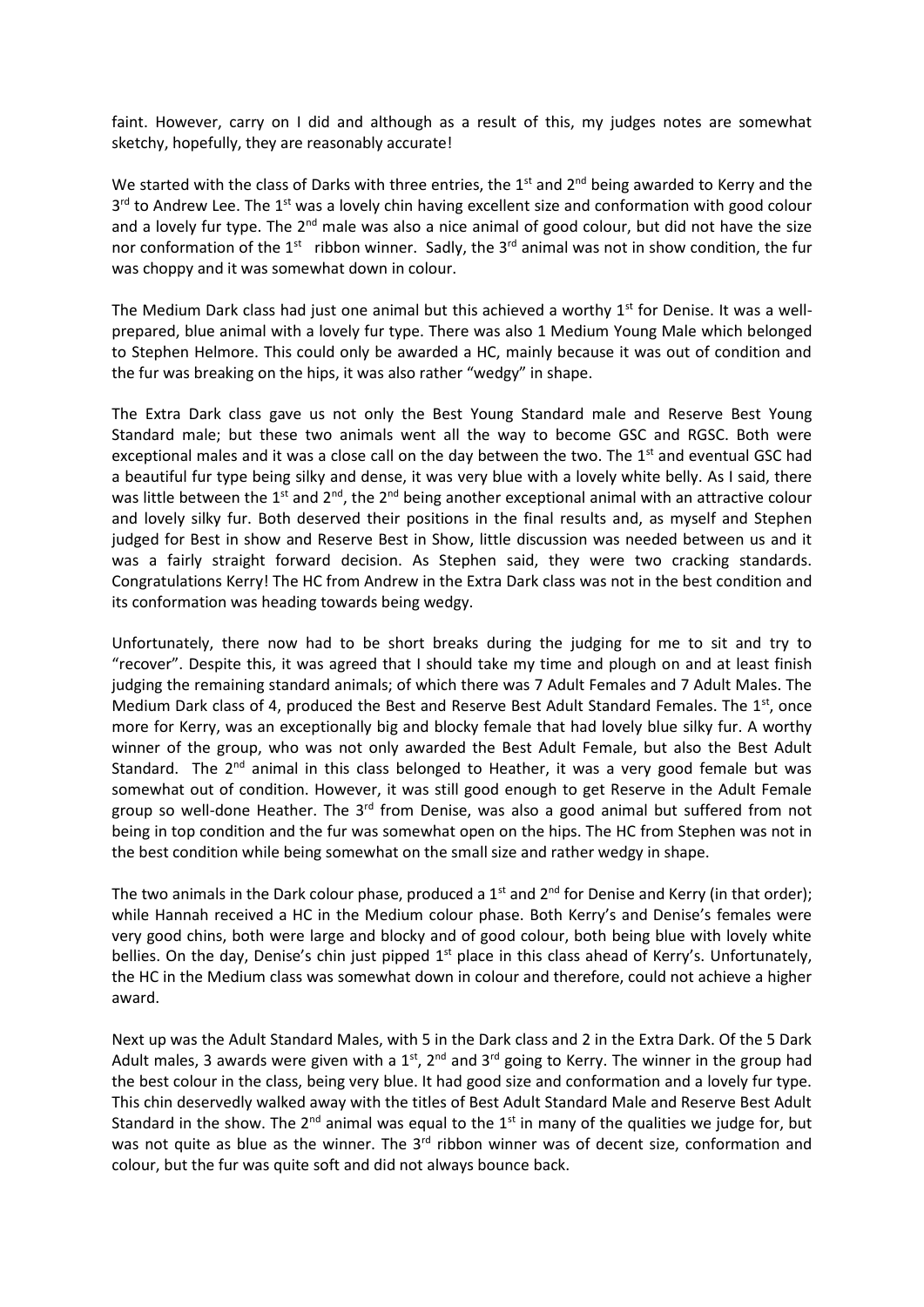In the Extra Dark class, the  $1<sup>st</sup>$  from Kerry was for another lovely male with strong upright fur, in fact, this chin was good enough to go on to become the Reserve Best Adult Male. Denise's male was given a  $3<sup>rd</sup>$ , it was a reasonably good animal but was not of the calibre of the winner of the group.

After the judging of the Standards, it was agreed that I should step down as judge with Stephen kindly taking over in the afternoon for the judging of the mutations. Together, we then judged the top awards of GSC and RGSC. I would like to extend my appreciation not only to Stephen who saved the day, but also to all the exhibitors and audience. I feel really bad about the fact that I was not on top form and as was obvious to see, I was struggling to speak (very unusual for me!). The care and concern shown by everyone was very touching and I hope I did not ruin the day for anyone. I am pleased to report that I am now fully recovered. I am unsure what was wrong, but that evening after resting for a while I tested my blood pressure, suspecting that it may be too low (a problem I suffer from very occasionally). To my surprise, even though it was some hours later and I was feeling somewhat better, it was extremely high (170/95), which is totally off the scale for me. I did feel woozy and light headed for a few days afterwards, but I am now very much back to normal. Thanks again to everyone for being so understanding and supportive.

## **Mutation Report – Stephen Helmore**

It was clear to all present that Sian was not at all well whilst judging the Standard chins. But Sian being Sian she was determined to complete the morning session. So, my stepping in to judge the mutations was not unexpected to those present. It was also agreed that the few mutations I had brought could be assessed in their relevant classes.

First up were 4 Wilson Whites. Kerry Bradburn's chin headed the class with clear white colour, reasonably good size and conformation that still had a soft baby fur. Heather Boncey's  $2<sup>nd</sup>$  had a much stronger fur type with a clear 'grey' white colour, conformation was down by being a bit narrow across the shoulders. Denise Oaten had 3<sup>rd</sup> with good size and conformation reasonably strong fur but the colour was quite 'creamy'. Hannah Mitchell' HC was a silver white with very soft baby fur.

The 3 Beige had a  $1<sup>st</sup>$  for Denise with a good blocky chin, clear colour and a plushy fur that was very soft down the sides. Andrew Lee brought 2<sup>nd</sup> with a clear and much darker beige colour, it was a bit small for its age and out of prime over back and hips. SH had an HC for a strong silky furred chin but colour was way down in comparison to the top two chins.

I judged Andy Marshall's Novice Wilson White next and awarded a  $1<sup>st</sup>$  ribbon. The chin had a good strong fur type, slightly creamy in colour with good size for its age, conformation was slightly narrow across the shoulders, well-groomed and presented and in condition.

We moved onto a large AOC class of 14 with 9 different mutation colours. We started with a  $1<sup>st</sup>$  for Kerry's Black Pearl chin, a very intense clear black colour coming down the sides to meet a clear white belly strip, being only a youngster, it was a very good type and went on to become our Reserve Best Young Mutation. 2 Brown Velvets, Kerry's 5 month chin with good size and loads of fur that was open got the  $1^{st}$  over Andrew's  $2^{nd}$  chin that had the brighter colour and strong plushy fur, the veiling coverage didn't come down the sides but a good chin. SH Pastel Charcoal 3<sup>rd</sup> reasonable for type but a lot of work to do to get improve its status for showing. 2 Charcoals with a  $2^{nd}$  and  $3^{rd}$ for SH. The  $2^{nd}$  was the better colour with a reasonably strong but course fur type, size ok but a bit narrow across the shoulders 3rd was down on most departments having a weaker fur and quite narrow across the shoulders. 2 Sullivan Violets from Andrew also had a 2<sup>nd</sup> and 3<sup>rd</sup> ribbons. 2<sup>nd</sup> had a reasonably clear colour, fur was a bit open and conformation narrow across the shoulders. 3<sup>rd</sup> was